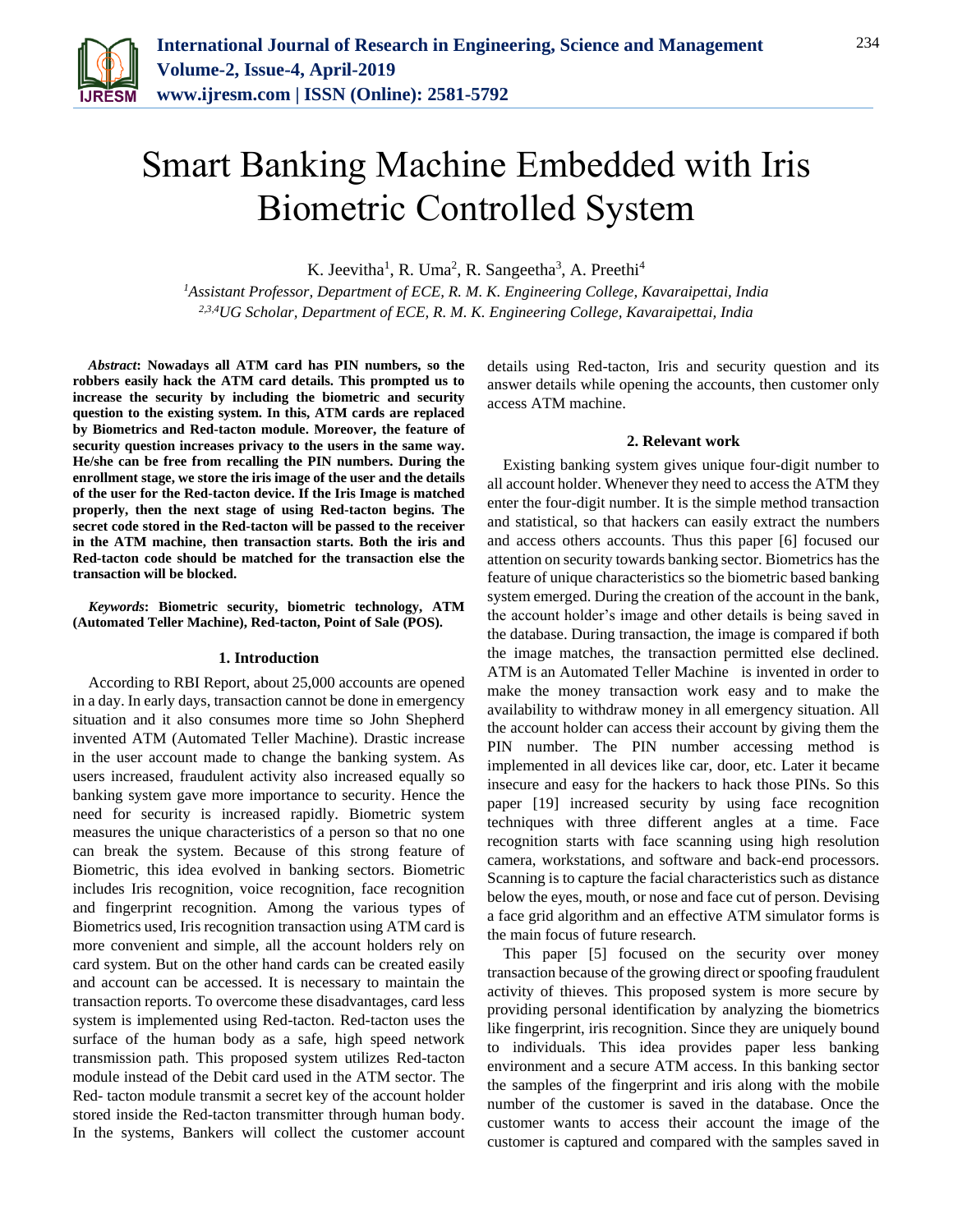

the database. Once the valid customer is found three-digit code will be sent to the registered phone number. This process is done using a GSM modem with the ARM7. The sent OTP and the entered OTP is being checked if it is verified then the system allow for transaction else the account will be blocked.

Because of the rapid growth of bank, everyone demand a transaction should be more secure and faster in ATM (Automated Teller Machine). Since Biometrics has a unique recognizing characteristics the biometric technology used all over for the transaction in ATM. Biometric technology in many different sectors provides a data privacy and a secured transaction. When comparing the features of other biometrics like handwriting, voice, iris, voice and fingerprint, fingerprint authentication is accepted widely.

The paper's [18] proposed System provide a faster and secured transaction by providing fingerprint based transactions. The server will have several samples of user's fingerprint, during transaction the person who tries for transaction fingerprint is taken using fingerprint scanner and the fingerprint will be compared with all the samples in the server and if that fingerprint is present in that database the person will be allowed for transaction else the process will be blocked. This fingerprint module can also added with Point Of Sale (POS) machine to eliminate the purpose of using physical debit cards.

This proposed system is effective if the user has only one account if the user has many accounts in different banks this system cannot deal. So that in future, this system will be enhanced by using the same fingerprint used to detect all the accounts the user holds in different banks.

### **3. Proposed system**



Fig. 1. Block diagram of proposed system

This proposed system utilizes Red-Tacton module instead of the debit card used in the ATM sector. The Red-TACTON module transmits a details of the account holder stored inside the Red-TACTON transmitter through human body. The controller checks the received data of the Red-tacton and waits for the user to match the IRIS details. Now the User will perform IRIS recognition. During the enrollment stage, we store the details of the user for the respected Red-Tacton device. Now the user's IRIS is detected by the MATLAB software. And MATLAB provides the data to the controller indicating the result of the user's IRIS detection process. If the matching of iris recognition is done, then MATLAB gives data to controller. Now the ATM mechanism starts working. The ATM working is indicated with the help of Motor. Once the Matching is performed, the motor is activated. In the case of emergency situation if the user friend went for the ATM behalf of the user then the IRIS is not matched. Then the System prompts the user with an OTP through GSM module to the user and the user can inform the OTP to his friend then the Motor starts to indicate that the User's friend is authenticated to access the ATM. Now the user can type the OTP on keypad.

### *A. Iris Recognition*

*Segmentation*: Isolate the actual iris region from eyelids and eyelashes. Methods used are:

- 1. Hough Transform
- 2. Daughman's Integral differential operator.
- *Problems in Segmentation*:
	- 1. Orientation of eye image.
	- 2. Low Contrast between iris and pupil.

*Hough Transform:*

- 1. Used to deduce radius and center coordinated of pupil and iris region.
- 2. Parabolic Hough Transform used to deduce eyelids.

*Normalization*:

- 1. Produces iris region nullifying the effects of dimensional inconsistencies.
- 2. Algorithm involves polar conversion of iris image.
- 3. Mapping of each of iris coordinate into polar grid using linear interpolation.
- 4. Separating only the annular iris ring thus eliminating pupil and other region.

*Daughman's Rubber Sheet Model:*

- 1. Model doesn't compensate for rotational inconsistencies.
- 2. Remaps each point within iris region to a pair of polar coordinates.

*Feature Extraction:*

- 1. Generated unique mathematical templates for iris images.
- 2. There are two widely used methods for feature extraction:
	- Gabor Filters
	- Haar wavelets

Total number of bits in template=  $2*$  normalized image restoration.

*Matching:*

- 1. Reads templates and noise mark from database
- 2. Some design metrics that are available for matching templates
	- Hamming design metric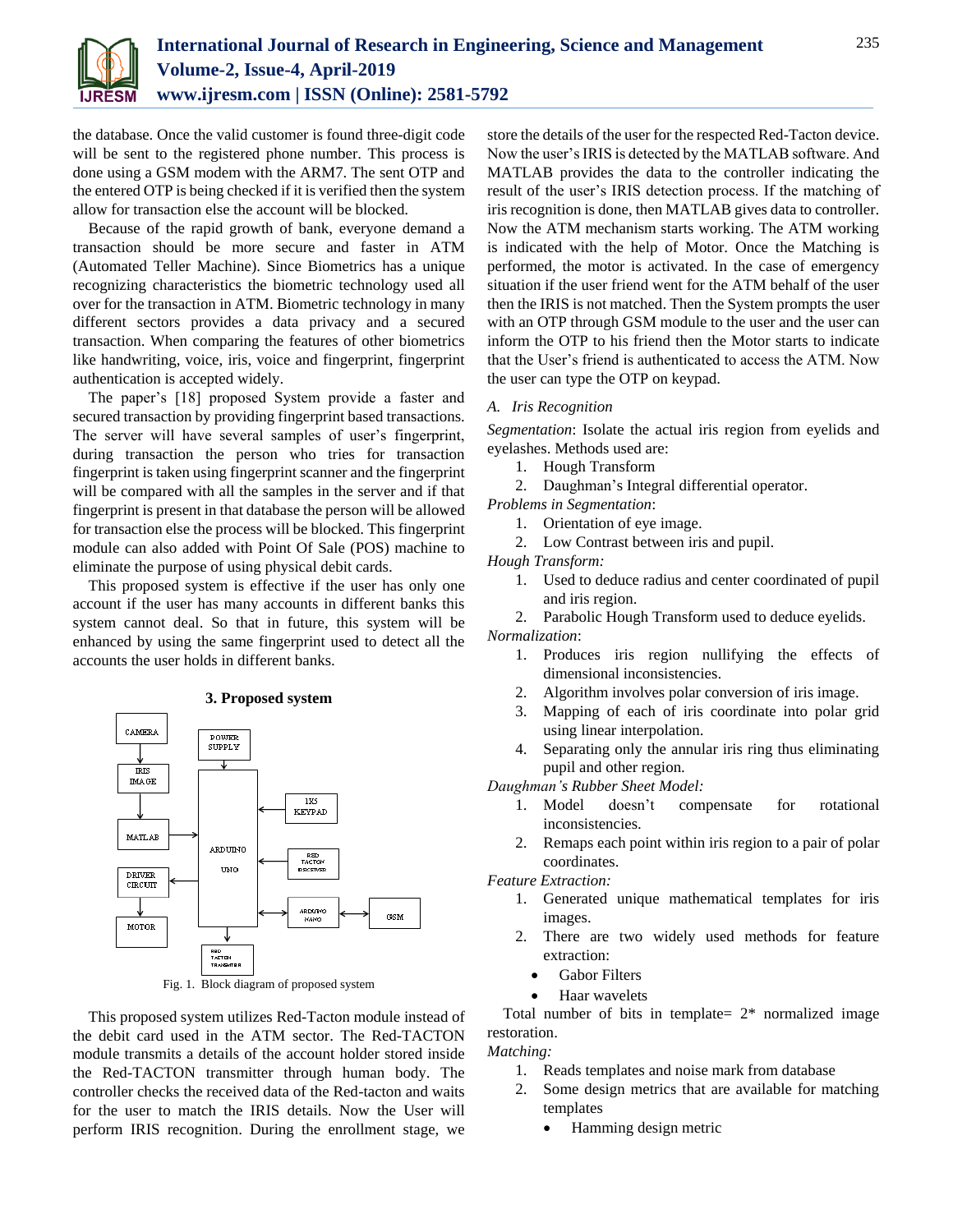

- Weighted Euclidean distance
- Canberra Distance metric



Fig. 2. A basic flow of the iris recognition

# *B. Red-Tacton*

 Red-Tacton is a Human Area Networking and Telephone corporation (NTT's). It uses Human body surface as a transmission path because it is completely distinct from wireless and infrared .Red-tacton uses the surfaces of the body because surface of the Human body generates minute electric field other than human body it also uses various other conductors and dielectrics as a transmission media. Red-tacton uses the laser beam to detect the changes in the optical properties of the electro-optic crystal. If the properties of the electro-optic crystal changed then the weak electric field is also changed. Red-tacton relies on this principle. Red-tacton transmitter induces the weak electric field on the surface of the body and the receiver senses the changes in the weak electric field and converts the result to an electric signal to the receiver circuit. It has a world wide applications which induces one-toone service, marketing applications, Instant private data exchange, Personalization of mobile phone, conferencing system etc.

### *C. The MATLAB Language*



Fig. 3. Block diagram of MATLAB

The MATLAB Language provides native support for the vector and matrix operations that are fundamental to solving engineering and scientific problems, enabling fast development and execution. With the MATLAB Language, you can write programs and develop algorithms faster than with traditional languages because you do not need to perform low-level administrative tasks such as declaring variables, specifying data types, and allocating memory. In many cases, the support for vector and matrix operations eliminates the need for for-loops. As a result, one line of MARLAB code can often replace several lines of C or C++ code. MATLAB provides feature of traditional programming languages, including flow control, error handling, and object-oriented programming (OOP). *Uses of MATLAB:*

MATLAB is widely used as a computational tool in science and engineering encompassing the fields of physics, chemistry, math and all engineering streams.

It is used in a range of applications including:

- Signal processing and communications
- Image and video processing
- Control systems
- Test and measurement
- Computational finance
- Computational biology

### **4. Result**

Iris image of the account holders are captured and undergoes filtering then stored in the database.



Fig. 4. Card less ATM-Enrolment

The LCD displays whether the accessing person is authorized user or unauthorized user.



Fig. 5. Card less ATM-Authorized

Secret key is transferred using Red Tacton module from Red Tacton transmitter to Red Tacton receiver.



Fig. 6. Red-Tacton Transfer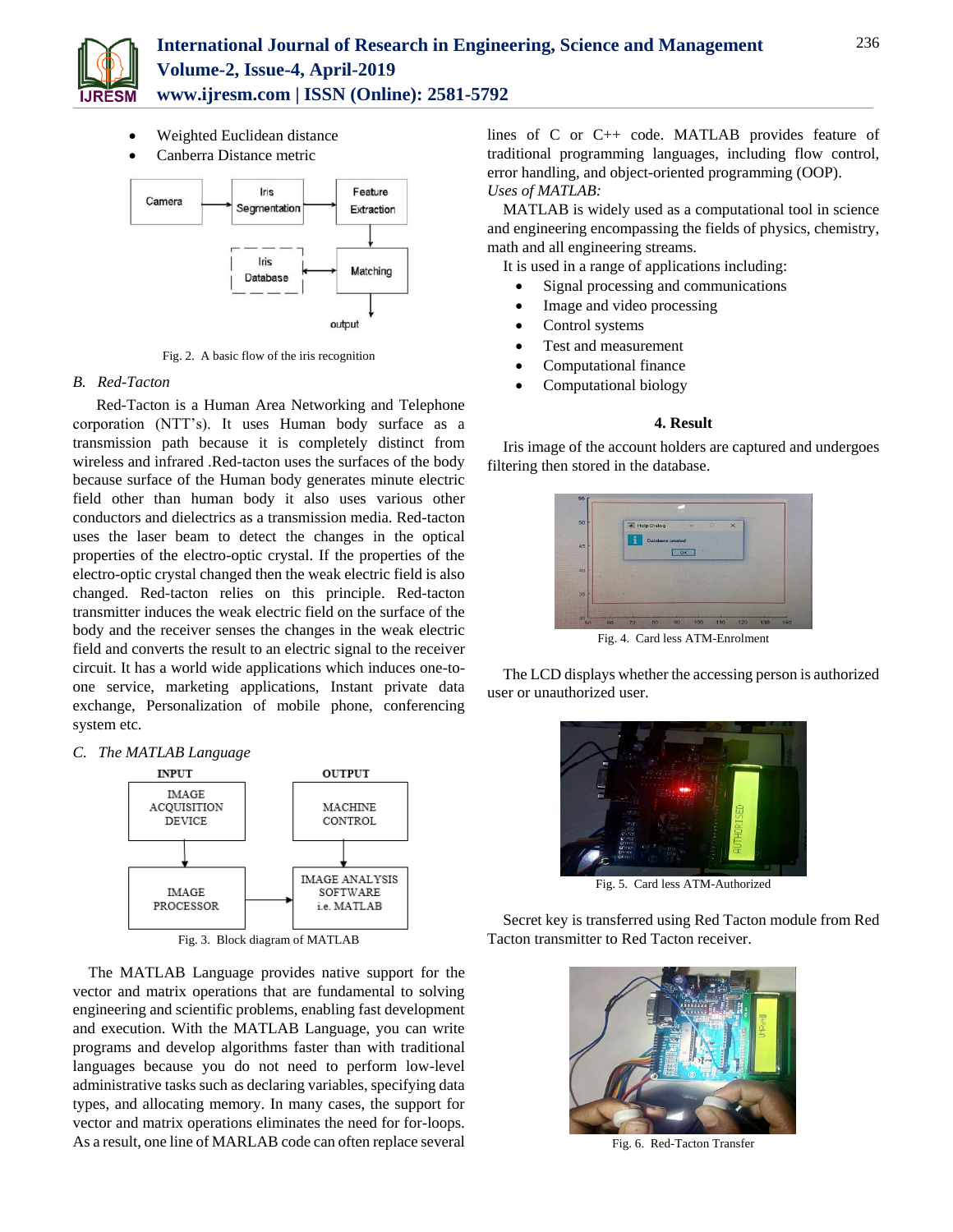

# **International Journal of Research in Engineering, Science and Management Volume-2, Issue-4, April-2019 www.ijresm.com | ISSN (Online): 2581-5792**

Iris image is captured using camera and matched with the database, if the image matches then the user will be authenticated.



Fig. 7. MATLAB Unit

If the secret key transferred by Red Tacton and the iris image captured belongs to the account holder, then the transaction will be successful.



Fig. 8. Transaction successful

The LCD displays whether the accessing person is authorized user or unauthorized user.



Fig. 9. Card less ATM-Unauthorized

Secret key is transferred using Red Tacton module from Red Tacton transmitter to Red Tacton receiver.



Fig. 10. Red Tacton Transfer



Fig. 11. GSM Module

Registered user answers the Security question.



Fig. 12. Security Question

If the secret key transferred by Red Tacton and the answer for the security question belongs to the account holder, then the transaction will be successful.



**5. Future scope**

 In future the image can be captured from few feet far from the camera. ATM technology will be implemented with biometrics not only for the withdrawal of money but also for the deposit by simply scanning the Cheque and depositing. Since the use of biometric in ATM is quite expensive. The system can be added with a limit on amount of cash withdraw. For an Example: the fixed limit is 500. If the customer tries to withdraw money below 500 the biometric scanning is not mandatory they need to enter the security answer for accessing the ATM.

# **6. Conclusion**

From the above model it is clear that it is not mandatory to carry the ATM card with them and they are free from

Using GSM Module message will be sent to the registered user.